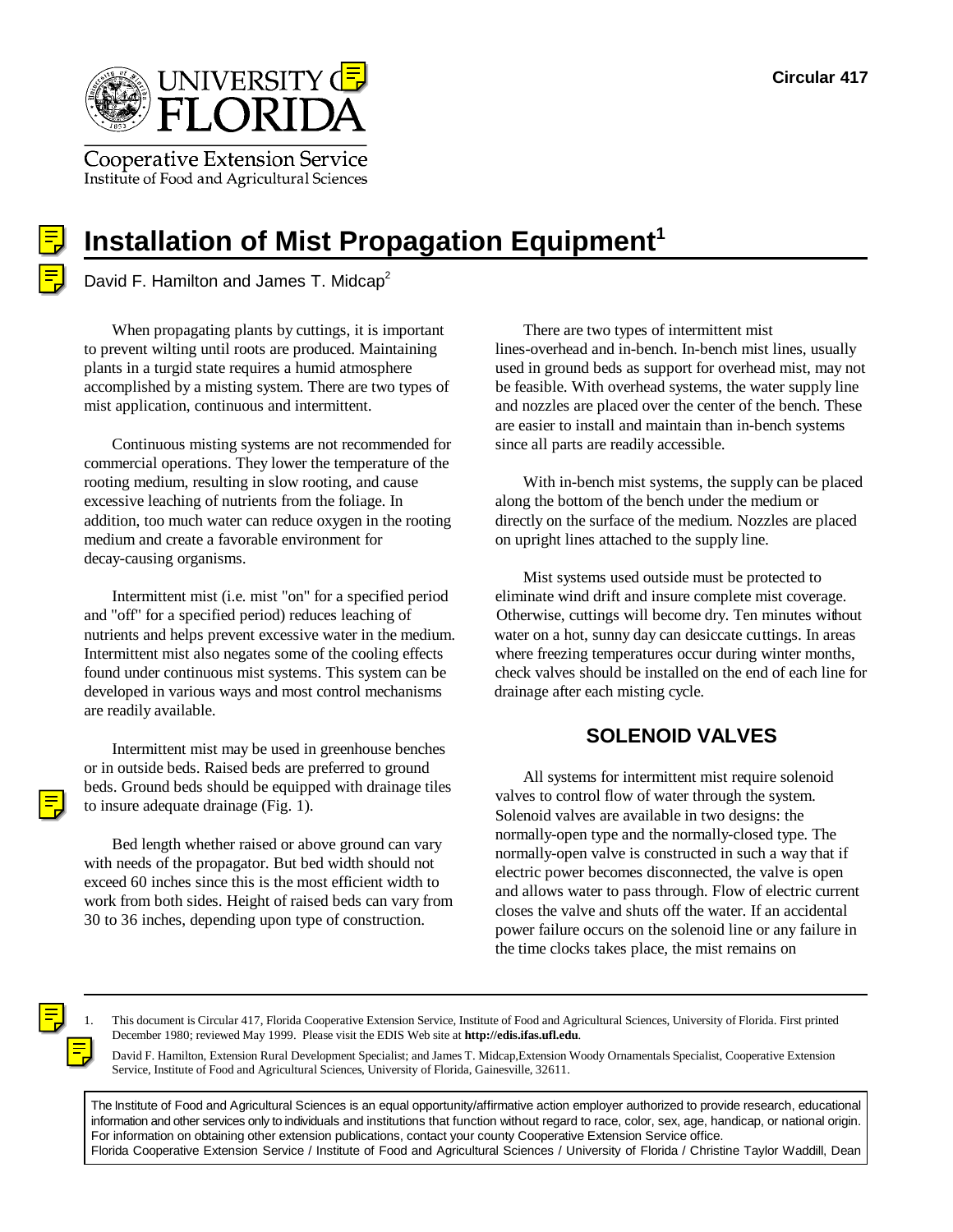(Fig. 2). in this type greatly reduces clogging but uses larger

A normally-closed valve requires electric current to open and allow the flow of water (Fig. 3). Power failure to On the other hand, deflection nozzles will operate

available and a cheaper initial investment than the inches is satisfactory for a deflection-type nozzle. normally-open valve. It will operate as efficiently as the normally-open valve, but has the disadvantage of Regardless of the type of nozzles used, they should be remaining closed when electricity is off. To eliminate this spaced effectively to cover the propagating bed. Mist problem a bypass can be built into the system so that when nozzles should produce a spray with an umbrella type power fails the mist can be manually operated (Fig. 3). pattern of 360 degrees. Different brands of nozzles deliver However, if water pumps also operate from electric different mist patterns. Therefore, individual nurseries current, the bypass would also be inoperative in a power must select the type that fits their operation. Generally, a failure. The model is a more than 5 to 6 gallons of water

type which operates from 24-volt current. To reduce the pressure as it will at 100 pounds pressure. normal 100-200 volts of current a 24 to 27 volt transformer should be installed for wiring the valve. Ideally, nozzles should be nonclogging and Because the solenoid is usually close to water, this is an nondripping, easy to clean, low in cost and easy to install inexpensive safety item. and maintain. Nozzles should fit standard plumbing

The most satisfactory mist nozzles must break water droplets into very fine particles of fog so that droplets fill the area around cuttings, wetting both sides of the leaves. The primary function of mist is to produce 100 percent humidity and a continuous film of water over the entire leaf surface.

Two types of mist nozzles are available for plant There are some basic rules for installing a mist propagation: (1) the oil burner types and (2) deflection or propagation system that should be followed for a distributed spray bypassing water through small grooves line is installed completely level or horizontal. This at angles to each other. This type of nozzle uses very small ensures that between misting cycles lines will remain full volumes of water (2.5 to 5 gallons per hour), but they of water so that when each cycle comes on, each nozzle require high water pressures (50 to 100 pounds per square will discharge water at the same time. A slight slope to inch) to operate satisfactorily. In addition, high pressure one end may be necessary for drainage on outdoor systems nozzles cover only 3 to 4 feet of area per nozzle, and in areas where freezing temperatures occur. several nozzles are needed to achieve adequate coverage. Spacing from 30 to 48 inches apart will usually give It is equally important that pipe from the solenoid sufficient coverage. Oil burner nozzles are often more valve to the misting line runs upgrade and the solenoid is expensive initially than deflection types and have a installed below the level of the misting line. This is to tendency to become clogged more readily. insure that when the solenoid valve shuts off, no water

deflection type nozzles. They produce a rather coarse spra $\frac{1}{2}$  with the spray heads facing upward (Fig. 4).

continuously with no permanent damage to the cuttings from water striking a flat surface. The larger aperture used volumes of water (4 to 20 gallons per hour).

the valve causes the mist to stop. This could cause severe with water pressures as low as 20 to 30 pounds per square damage or loss of cuttings due to desiccation.  $\qquad \qquad$  inch and will cover a greater area than high pressure types, The normally-closed solenoid valve is more readily these nozzles are required. Usually a spacing of 48 to 60 usually 5 to 6 square feet. Therefore, a smaller number of

For safety purposes, the solenoid valve should be the be designed to operate as efficiently at 25 to 30 pounds per hour in an even dispersal of mist is desirable. It should

> **MIST NOZZLES** stainless steel, or brass orifice. Those with a stainless steel fittings. Most nozzles can be obtained with a plastic, orifice usually cost twice as much as those with brass, but they have a life expectancy five times greater than the brass orifice. All styles are available for installation directly to the line with adjustable fittings or with steel and poly (PVC) pipe or copper tubing.

## **INSTALLATION OF EQUIPMENT**

baffle types. Oil burner nozzles produce a very finely successful operation. First, make sure the mist propagation

Most commercial propagators in Florida use nozzles. Nozzles must be installed in an upright position drains, forming air pockets from the solenoid valve to the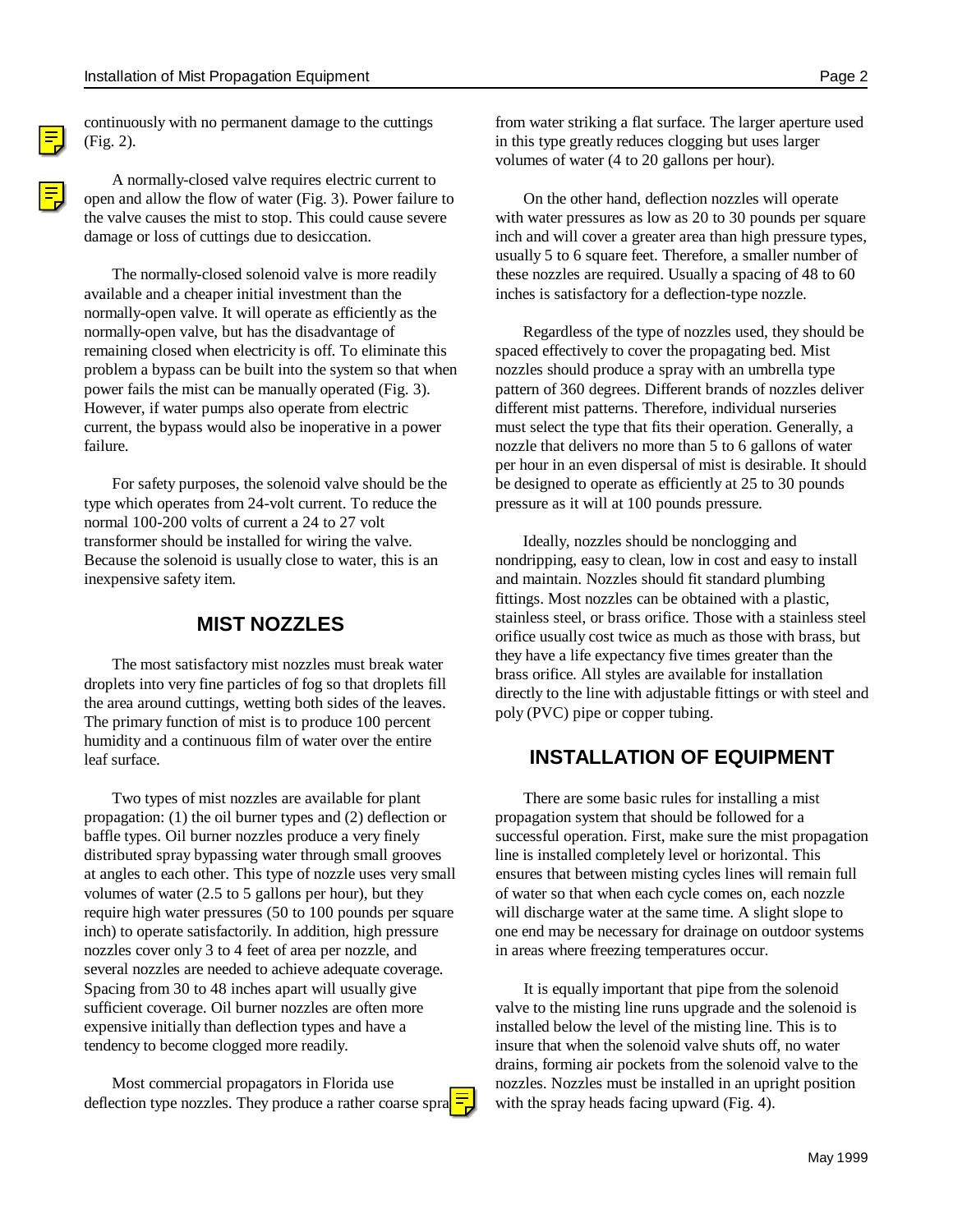The height of the misting nozzles should not be less The preset mist system requires two time clock than 12 to 15 inches from the top of the propagating bed  $\overline{\phantom{a}}$  controls (Fig. 5). The day-night or 24-hour timer turns the and not more than 3 feet above it. If the bed is wider than system on and off at predetermined times. In addition, a  $31/2$  feet, a double line should be installed over the bed. cycle timer is wired to the solenoid valve t

to spread the mist more than  $31/2$  feet. Nozzles that spread forms including 1 minute maximum cycle with 1 second mist greater distances do so by increasing droplet size. on-off intervals, 6 minute maximum cycles with 6 second Some growers prefer larger droplet size in outdoor on-off cycles and 12 minute maximum cycles with 12 operations to minimize drift of the mist from wind. second on-off cycles. However, if outdoor propagation areas are protected properly, the small droplet and finer mist are still more Humidistats have been used to replace the time clock desirable in terms of runoff and conservation of water. systems. However, as drying of leaves is not directly

For small installations, it is desirable to have a petcock installed on each line so that the system can be shut off at selected sections. Usually in larger operations, an entire bed is filled with cuttings at one time so that individual nozzle control is not necessary.

The purpose of the strainer is to filter water before it goes through the solenoid, thereby preventing damage to the valves. Strainers also help reduce clogging of mist nozzles. The most commonly used strainer is the "Y" type with an 80-100 mesh screen basket which can be cleaned. Other types of strainers such as the "T" type or straight flow are equally effective.

## **MIST-CONTROLLING DEVICES**

Control of intermittent mist propagation systems can be constructed three ways.

A preset system without environmental overrides.

A preset system with environmental override.

A variable system dependent upon the environment.

All types have been used successfully by propagators, but the variable system is the most sensitive and sophisticated.

### **Preset Systems Without Environmental Overrides**

Environmental conditions have no influence on misting frequency when time checks or humidistats are used for control. Without environmental control, close personal observation is needed and daily adjustment may be required.

cycle timer is wired to the solenoid valve to regulate mist Regardless of the type of nozzle used, it is impossible by the 24 hour timer. Cycle timers are available in several cycles when the timer is on. The cycle timer is controlled

related to humidity they are not the best means of control.

### **Preset Systems With Environmental Overrides**

Some propagators use a thermostat-control system to override the cycle of time clocks. When temperatures reach a certain level, the thermostat overrides the time clock controls and applies continuous mist until the temperature is reduced. A sensing element for the thermostat is placed just above the cuttings.

This system can also utilize a photocell to override the preset time clock. A short period of mist is applied after a predetermined amount of light has been received by the photocell. When using light to override the time-clock system, the amount of misting does not vary. Only the intervals between applications will vary. Therefore, the higher the light intensity, the more frequent the mist will turn on. This system is effective only in plastic or greenhouses where high humidity can be maintained.

### **Variable Environmental Cycles**

With variable systems there are no time clocks, but there are separate systems related to light, evaporation, or weight that control the cycle.

An electronic leaf system maintains a uniform level of humidity at the leaf surface. Two electrodes are imbedded in a plastic or nonconductive surface and are wired to a control box connected to a solenoid valve. The electronic leaf is activated as water evaporates from the plastic surface and cuts off as water covers the surface.

This system can vary with placement of the leaf in the propagating bench, and it is difficult to use outdoors because the wind influences the amount of water applied. In areas where water has a high salt content, salts tend to accumulate on the plastic and prevent the leaf from turning the water on and off properly.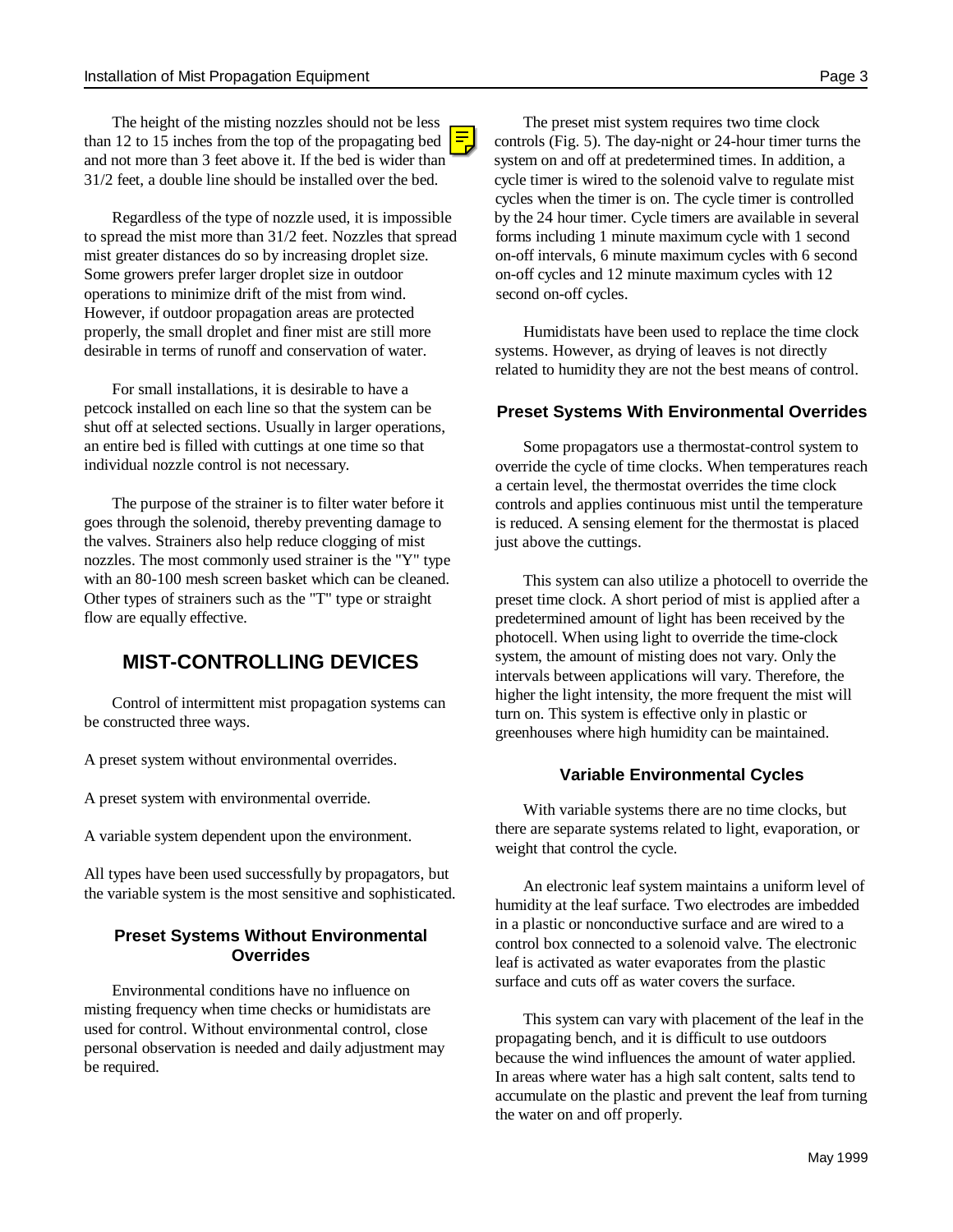The weight system is another type of environmental this type obviously would increase the basic cost of cycle control (Figure 6 and Figure 7). When enough water installing the mist propagation system. collects on a small stainless steel screen, it is lowered, activating a mercury switch which closes the solenoid and Cost figures for an intermittent mist system, regulated turns off the mist. As the water evaporates from the screen, by a 24-hour time clock with an interval timer are it rises and closes off the mercury switch, which opens the  $\frac{1}{2}$  presented in Table 1. These figures are for an existing solenoid valve and turns on the mist. Where water has a raised bed where the water source is readily available. high salt content or fertilizer injectors are used, the screen Costs of the bench construction or actual installation of the must be cleaned periodically to prevent a buildup of salt or intermittent mist system will not be considered here. the system could be held indefinitely in the on position.

available which operate without time clocks, or other of their popularity and common usage in the trade. The controls. They operate strictly on light accumulation in a actual prices of all material listed in Table 1 were derived photocell. After the photocell has absorbed a from 1976 dealer price lists in the catalogs of nursery aud predetermined amount of light in a given period of time, greenhouse suppliers. the solenoid is activated. However, for this system to be effective for outdoor use, adequate protection must be The Flora-Mist nozzles were selected for discussion

discussion of mist propagation are: (1) What is the best and can be inserted into a 1/2-inch PVC pipe when a system, (2) how much water should be applied and (3) saddle is used. The pipe saddle is cemented to a 1/2-inch what cycles are best? The system that is best for one PVC pipe where a nozzle is desired. Using a 5/16-inch propagator may not be best for another. Cycles, such as 5 drill, a hole is drifled in the 1/2-inch PVC pipe following seconds of mist per each 10 minutes or 2 seconds per the attachment of the pipe saddle to the feeder line, and the minute, will have to be adjusted to the cultural and Flora-Mist nozzle is then inserted into the pipe saddle. environmental conditions at individual nurseries. Absolute requirements dictate that the rooting medium remain moist Operation of other regulatory systems such as the but not wet and that a film of water be constantly present electronic leaf, Solatron and Mist-A-Matic have been over the cutting surface. The system used must be discussed. Cost figures for these three systems are listed at regulated to obtain these conditions. Cuttings must be 1976 dealer prices in Table 1. While these systems will misted until well rooted. However, misting frequency increase the cost of the intermittent mist bed, it must be should be reduced as cuttings begin to root in order to noted that they are much more sensitive systems and avoid soft and weak growth. ultimately give better control of mist and water level in the

## **COSTS FOR INTERMITTENT MIST PROPAGATION FACILITIES**

While much has been written about the principles, techniques, and equipment required in intermittent mist propagation, little information is available concerning basic prices associated with maintaining this equipment.

Cost of mist controlling devices, nozzles and other equipment will vary considerably, depending on type, source and quality of equipment selected and the particular requirement of each propagator. There will be cases where booster pumps may be required to increase line pressure, or special filters may be necessary if the water supply has a large amount of particulate matter. Special equipment of

Environmentally dependent light operated systems are determining the cost of equipment were selected because Nozzle types and the mist control system used in

provided.<br> **because of their common usage in the trade.** Cost of other<br>
comparable nozzles are listed in Table 2. The Flora-Mist Probably the most frequently asked questions after a nozzles are designed with a standard 1/8 inch pipe thread comparable nozzles are listed in Table 2. The Flora-Mist

propagation bed.

When the electionic leaf system is used, the 24-hour time clock and interval timer are excluded. However, the total cost of the propagation system increases to \$188.05, based on the 200 square foot model. With the Mist-A-Matic system, the 24-hour time clock and interval timer are again excluded, but the total cost increases to \$199.05 in the same model. Likewise, the Solatron system operates without either of the time clocks, but its use increases total cost of the system to \$233.05.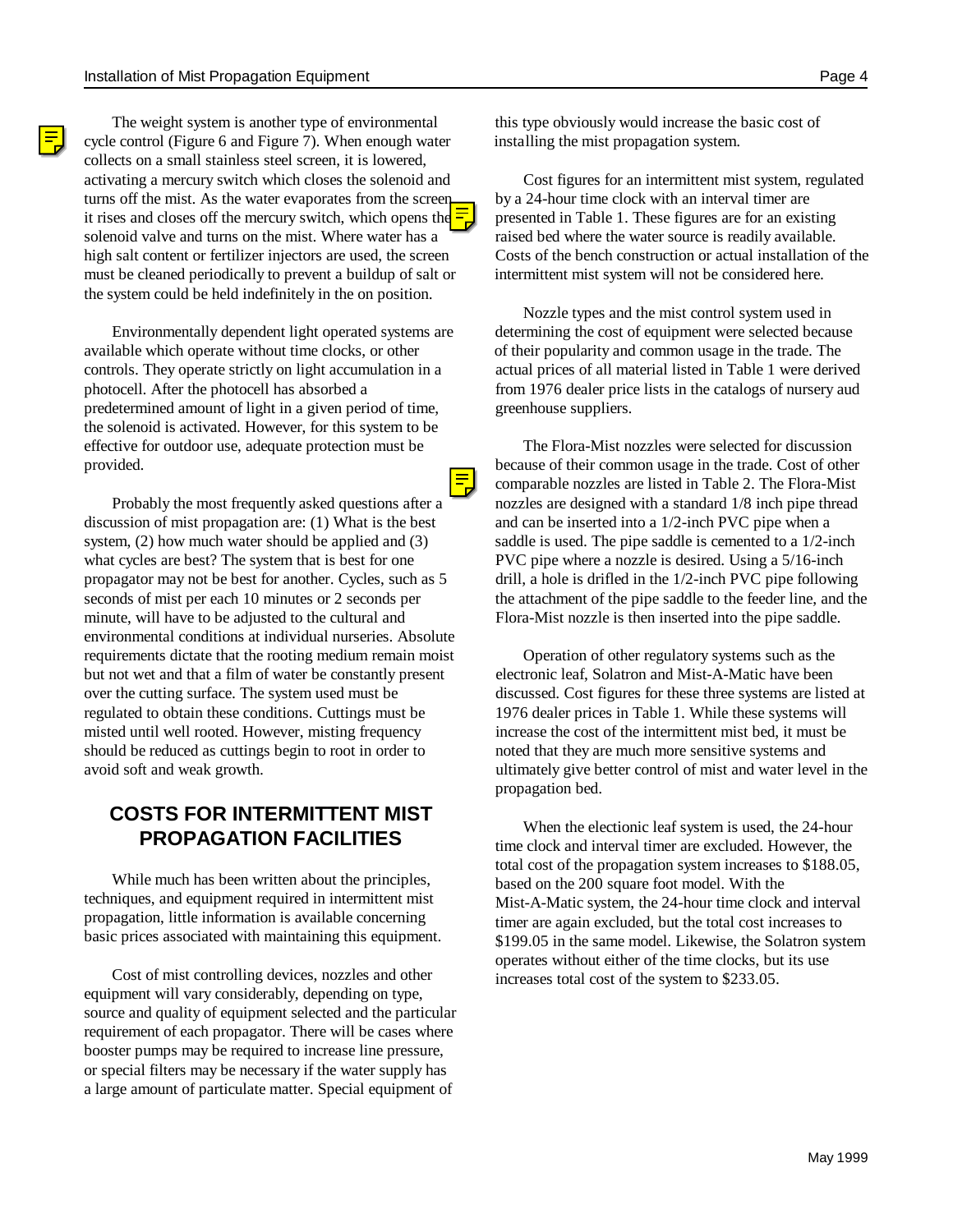

**Figure 1**. A cutaway view of construction of a plant bed for outside conditions. Width of bed should not exceed 60 inches. Nozzles are spaced 30 inches apart and 15 inches from sides and ends of bed. The first layer of concrete blocks facilitates drainage.



**Figure 2**. Schematic diagram showing a mist system with a normally-open solenoid valve.



**Figure 3**. Schematic diagram showing a mist system with a normally-closed solenoid valve.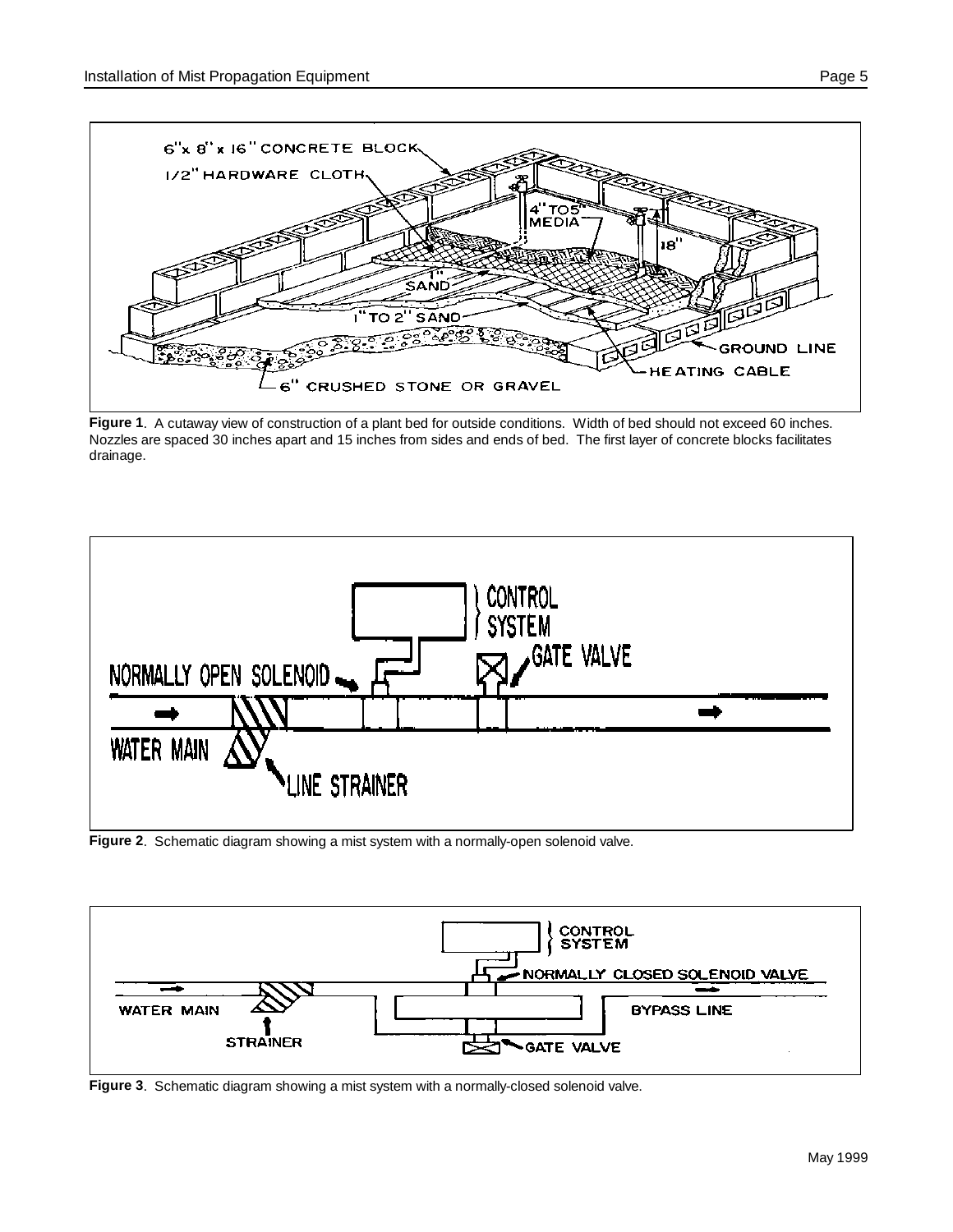

**Figure 4**. Diagram of the overall mist system.



**Figure 5**. Schematic drawing of a preset cycle mist propagation control setup.



**Figure 6**. Schematic drawing of mist propagation system where mist is controlled by a sensing element from which water evaporates.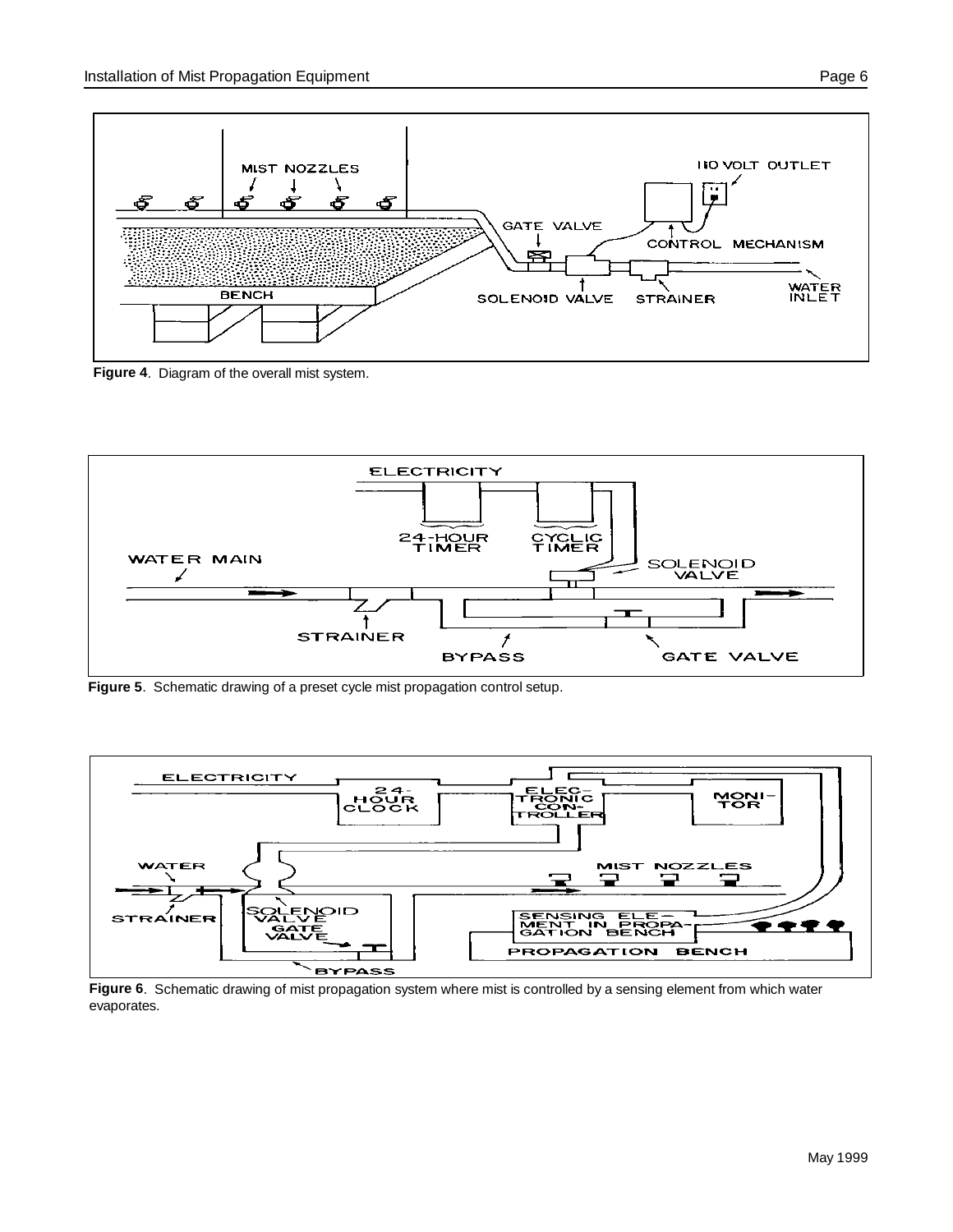

**Figure 7**. Schematic diagram of Mist-A-Matic system for propagation (Photo courtesy of E.C. Geiger Co., Harleysville, Pa.)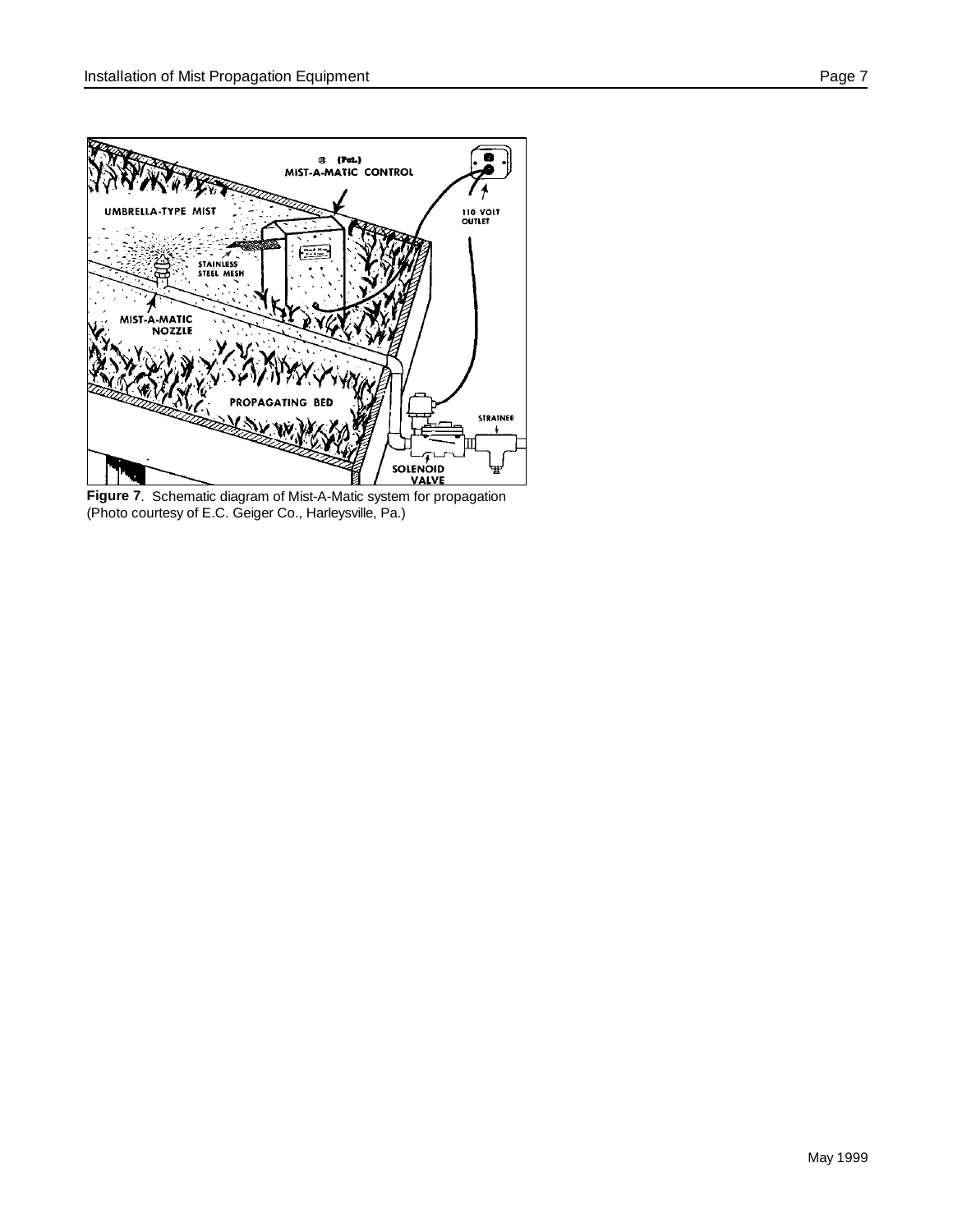| Supplies/Equipment Quantity                 | Description                                                          | Cost*    |
|---------------------------------------------|----------------------------------------------------------------------|----------|
| 50 ft.                                      | 1/2 inch PVC pipe at \$2.99 per 100 feet                             | \$1.50   |
| 17                                          | Flora-Mist Fogger Nozzels at \$.70                                   | 11.90    |
| $\vert$ <sub>2</sub>                        | 1/2 inch PVC T's at \$.38                                            | .76      |
| 2                                           | 1/2 inch PVC 90° ELLS at \$.34                                       | .68      |
| $\vert$ 1                                   | 1/2 inch PVC Cap at \$.25                                            | .25      |
| 17                                          | 1/2 inch PVC Pipe Saddles at \$.26                                   | 4.42     |
| $\vert$ 1                                   | 1/2 Solenoid Valve at \$36.00                                        | 36.00    |
| $\vert$ 1                                   | 24 Volt Transformer at \$8.00                                        | 8.00     |
| $\vert$ 1                                   | 1/2 inch Globe Valve at \$4.00                                       | 4.00     |
| $\vert$ 4                                   | 1/2 inch PVC TXS Male Adapters at \$.28                              | 1.12     |
| $\vert$ 1                                   | 1/2 Line Strainer at \$13.82                                         | 13.82    |
|                                             | <b>EQUIPMENT SUBTOTAL</b>                                            | 83.05    |
| $\vert$ 1                                   | 24-Hour Time Clock                                                   | 20.30    |
| $\vert$ 1                                   | Interval Timer-6 minute cycle with 6<br>second adjustable increments | 34.85    |
|                                             | TOTAL WITH TIME CLOCK SYSTEM                                         | \$138.20 |
| $\vert$ 1                                   | Mist-A-Matic Control System                                          | 116.00   |
|                                             | <b>TOTAL WITH MIST-A-MATIC</b>                                       | \$199.05 |
| $\vert$ 1                                   | MacPenny Electronic Leaf                                             | 105.00   |
|                                             | <b>TOTAL WITH MACPENNY</b><br><b>ELECTRONIC LEAF</b>                 | \$188.05 |
| 11                                          | Solatron Model 561-9                                                 | 150.00   |
|                                             | <b>TOTAL IN SOLATRON SYSTEM</b>                                      | \$233.05 |
| * Prices from 1976 Distributor Price Lists. |                                                                      |          |

Table 1. Supplies and equipment necessary to install an intermittent mist system in an existing raised propagation bench 4 ft. x 50 ft.